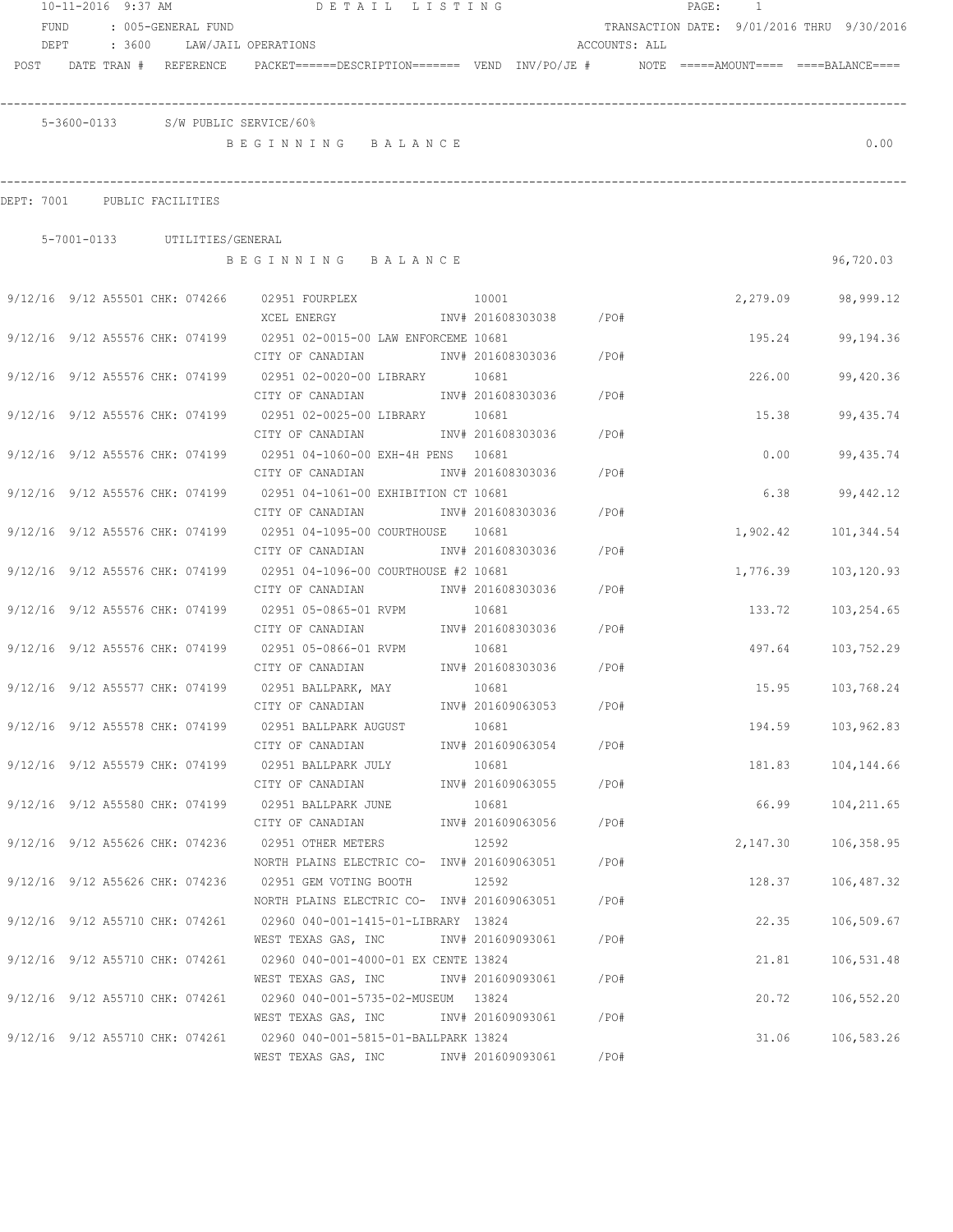|      | 10-11-2016 9:37 AM |        |                                  | DETAIL LISTING                                                                                    |                   |               | PAGE:                                      | 2        |            |
|------|--------------------|--------|----------------------------------|---------------------------------------------------------------------------------------------------|-------------------|---------------|--------------------------------------------|----------|------------|
| FUND |                    |        | : 005-GENERAL FUND               |                                                                                                   |                   |               | TRANSACTION DATE: 9/01/2016 THRU 9/30/2016 |          |            |
| DEPT |                    | : 7001 |                                  | PUBLIC FACILITIES                                                                                 |                   | ACCOUNTS: ALL |                                            |          |            |
| POST |                    |        | DATE TRAN # REFERENCE            | PACKET======DESCRIPTION========  VEND  INV/PO/JE #         NOTE  =====AMOUNT====  ====BALANCE==== |                   |               |                                            |          |            |
|      |                    |        |                                  |                                                                                                   |                   |               |                                            |          |            |
|      |                    |        | 9/12/16 9/12 A55710 CHK: 074261  | 02960 040-001-5810-01-PAVILION 13824                                                              |                   |               |                                            | 22.90    | 106,606.16 |
|      |                    |        |                                  | WEST TEXAS GAS, INC                                                                               | INV# 201609093061 | /PO#          |                                            |          |            |
|      |                    |        | 9/12/16 9/12 A55710 CHK: 074261  | 02960 040-001-1405-01 COURTHOU 13824                                                              |                   |               |                                            | 28.89    | 106,635.05 |
|      |                    |        |                                  | WEST TEXAS GAS, INC                                                                               | INV# 201609093061 | /PO#          |                                            |          |            |
|      |                    |        | 9/12/16 9/12 A55710 CHK: 074261  | 02960 040-013-0045-00 CFD MAIN 13824                                                              |                   |               |                                            | 20.72    | 106,655.77 |
|      |                    |        |                                  | WEST TEXAS GAS, INC                                                                               | INV# 201609093061 | /PO#          |                                            |          |            |
|      |                    |        | 9/30/16 9/30 A56052 CHK: 074394  | 02980 UTILITIES/MUSEUM                                                                            | 10001             |               |                                            | 568.03   | 107,223.80 |
|      |                    |        |                                  | XCEL ENERGY                                                                                       | INV# 201609273086 | /PO#          |                                            |          |            |
|      |                    |        | 9/30/16 9/30 A56052 CHK: 074394  | 02980 UTILITIES/JAIL                                                                              | 10001             |               |                                            | 1,581.12 | 108,804.92 |
|      |                    |        |                                  | XCEL ENERGY                                                                                       | INV# 201609273086 | /PO#          |                                            |          |            |
|      |                    |        | 9/30/16 9/30 A56052 CHK: 074394  | 02980 UTILITIES/LIBRARY                                                                           | 10001             |               |                                            | 878.35   | 109,683.27 |
|      |                    |        |                                  | XCEL ENERGY                                                                                       | INV# 201609273086 | /PO#          |                                            |          |            |
|      |                    |        | 9/30/16 9/30 A56052 CHK: 074394  | 02980 UTILITIES/COURTHOUSE 10001                                                                  |                   |               |                                            | 797.75   | 110,481.02 |
|      |                    |        |                                  | XCEL ENERGY                                                                                       | INV# 201609273086 | /PO#          |                                            |          |            |
|      |                    |        | 9/30/16 9/30 A56052 CHK: 074394  | 02980 UTILITIES/MUSEUM 10001                                                                      |                   |               |                                            | 0.00     | 110,481.02 |
|      |                    |        |                                  | XCEL ENERGY                                                                                       | INV# 201609273086 | /PO#          |                                            |          |            |
|      |                    |        |                                  | 9/30/16 9/30 A56052 CHK: 074394 02980 UTILITIES/RC MAINT BLDG 10001                               |                   |               |                                            | 0.00     | 110,481.02 |
|      |                    |        |                                  | XCEL ENERGY                                                                                       | INV# 201609273086 | /PO#          |                                            |          |            |
|      |                    |        | 9/30/16 9/30 A56054 CHK: 074374  | 02980 AT&T, INTERNET                                                                              | 10220             |               |                                            | 61.95    | 110,542.97 |
|      |                    |        |                                  | AT&T                                                                                              | INV# 201609293093 | /PO#          |                                            |          |            |
|      |                    |        | 9/30/16 9/30 A56056 CHK: 074376  | 02980 02-0015-00 LAW ENFORCEME 10681                                                              |                   |               |                                            | 87.58    | 110,630.55 |
|      |                    |        |                                  | CITY OF CANADIAN                                                                                  | INV# 201609273087 | /PO#          |                                            |          |            |
|      |                    |        | 9/30/16 9/30 A56056 CHK: 074376  | 02980 02-0020-00 LIBRARY                                                                          | 10681             |               |                                            | 172.17   | 110,802.72 |
|      |                    |        |                                  | CITY OF CANADIAN                                                                                  | INV# 201609273087 | /PO#          |                                            |          |            |
|      |                    |        | 9/30/16 9/30 A56056 CHK: 074376  | 02980 02-0025-00 LIBRARY                                                                          | 10681             |               |                                            | 7.69     | 110,810.41 |
|      |                    |        |                                  | CITY OF CANADIAN                                                                                  | INV# 201609273087 | /PO#          |                                            |          |            |
|      |                    |        | 9/30/16 9/30 A56056 CHK: 074376  | 02980 04-1060-00 EXH-4H PENS 10681                                                                |                   |               |                                            | 3.19     | 110,813.60 |
|      |                    |        |                                  | CITY OF CANADIAN                                                                                  | INV# 201609273087 | /PO#          |                                            |          |            |
|      |                    |        | 9/30/16 9/30 A56056 CHK: 074376  | 02980 04-1061-00 EXHIBITION CT 10681                                                              |                   |               |                                            | 3.19     | 110,816.79 |
|      |                    |        |                                  | CITY OF CANADIAN                                                                                  | INV# 201609273087 | /PO#          |                                            |          |            |
|      |                    |        | 9/30/16 9/30 A56056 CHK: 074376  | 02980 04-1095-00 COURTHOUSE                                                                       | 10681             |               |                                            | 918.10   | 111,734.89 |
|      |                    |        |                                  | CITY OF CANADIAN                                                                                  | INV# 201609273087 | /PO#          |                                            |          |            |
|      |                    |        | 9/30/16 9/30 A56056 CHK: 074376  | 02980 04-1096-00 COURTHOUSE #2 10681                                                              |                   |               |                                            | 853.59   | 112,588.48 |
|      |                    |        |                                  | CITY OF CANADIAN                                                                                  | INV# 201609273087 | /PO#          |                                            |          |            |
|      |                    |        | 9/30/16 9/30 A56056 CHK: 074376  | 02980 05-0865-01 RVPM                                                                             | 10681             |               |                                            | 110.65   | 112,699.13 |
|      |                    |        |                                  | CITY OF CANADIAN                                                                                  | INV# 201609273087 | /PO#          |                                            |          |            |
|      |                    |        | 9/30/16 9/30 A56056 CHK: 074376  | 02980 05-0866-01 RVPM                                                                             | 10681             |               |                                            | 239.25   | 112,938.38 |
|      |                    |        |                                  | CITY OF CANADIAN                                                                                  | INV# 201609273087 | /PO#          |                                            |          |            |
|      |                    |        | 9/30/16 10/10 A56232 CHK: 074437 | 02996 UTILITIES/MUSEUM                                                                            | 10001             |               |                                            | 0.00     | 112,938.38 |
|      |                    |        |                                  | XCEL ENERGY                                                                                       | INV# 201610033101 | /PO#          |                                            |          |            |
|      |                    |        | 9/30/16 10/10 A56232 CHK: 074437 | 02996 UTILITIES/JAIL                                                                              | 10001             |               |                                            | 0.00     | 112,938.38 |
|      |                    |        |                                  | XCEL ENERGY                                                                                       | INV# 201610033101 | /PO#          |                                            |          |            |
|      |                    |        | 9/30/16 10/10 A56232 CHK: 074437 | 02996 UTILITIES/LIBRARY                                                                           | 10001             |               |                                            | 0.00     | 112,938.38 |
|      |                    |        |                                  | XCEL ENERGY                                                                                       | INV# 201610033101 | /PO#          |                                            |          |            |
|      |                    |        | 9/30/16 10/10 A56232 CHK: 074437 | 02996 UTILITIES/COURTHOUSE                                                                        | 10001             |               |                                            | 0.00     | 112,938.38 |
|      |                    |        |                                  | XCEL ENERGY                                                                                       | INV# 201610033101 | /PO#          |                                            |          |            |
|      |                    |        | 9/30/16 10/10 A56232 CHK: 074437 | 02996 UTILITIES/MUSEUM                                                                            | 10001             |               |                                            | 0.00     | 112,938.38 |
|      |                    |        |                                  | XCEL ENERGY                                                                                       | INV# 201610033101 | /PO#          |                                            |          |            |
|      |                    |        | 9/30/16 10/10 A56232 CHK: 074437 | 02996 UTILITIES/RC MAINT BLDG 10001                                                               |                   |               |                                            | 0.00     | 112,938.38 |
|      |                    |        |                                  | XCEL ENERGY                                                                                       | INV# 201610033101 | /PO#          |                                            |          |            |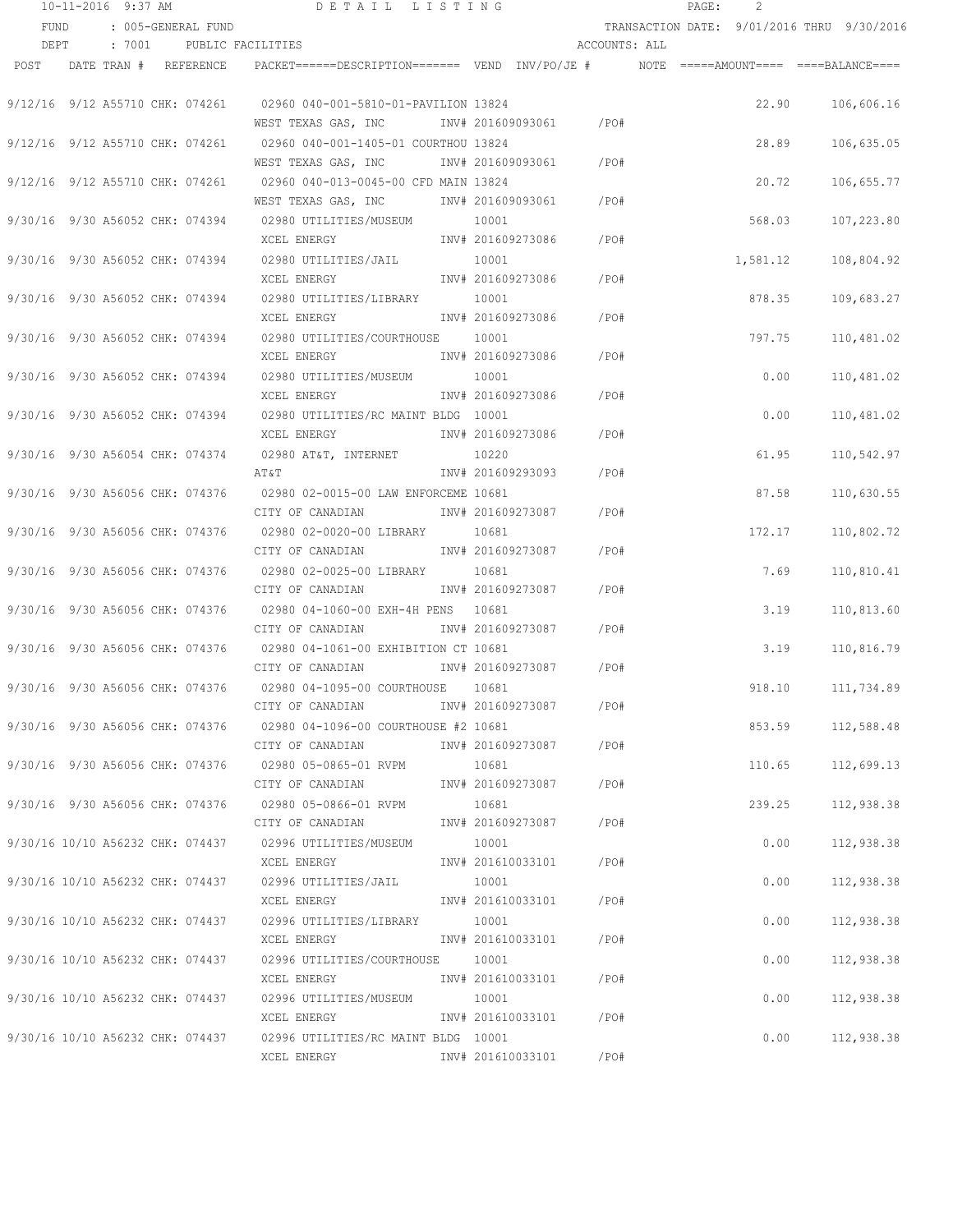| 10-11-2016 9:37 AM               |          |                          | DETAIL LISTING                                                                                             |                    |            |                         |                                | 3<br>PAGE: |                                            |
|----------------------------------|----------|--------------------------|------------------------------------------------------------------------------------------------------------|--------------------|------------|-------------------------|--------------------------------|------------|--------------------------------------------|
| FUND                             |          | : 005-GENERAL FUND       |                                                                                                            |                    |            |                         |                                |            | TRANSACTION DATE: 9/01/2016 THRU 9/30/2016 |
| DEPT                             |          | : 7001 PUBLIC FACILITIES |                                                                                                            |                    |            |                         | ACCOUNTS: ALL                  |            |                                            |
| POST                             |          |                          | DATE TRAN # REFERENCE PACKET======DESCRIPTION======= VEND INV/PO/JE # NOTE =====AMOUNT==== ====BALANCE==== |                    |            |                         |                                |            |                                            |
|                                  |          |                          |                                                                                                            |                    |            |                         |                                |            |                                            |
| 5-7001-0133 UTILITIES/GENERAL    |          |                          | $\star$ ( CONTINUED ) $\star$                                                                              |                    |            |                         |                                |            |                                            |
|                                  |          |                          |                                                                                                            |                    |            |                         |                                |            |                                            |
|                                  |          |                          | 9/30/16 10/10 A56232 CHK: 074437 02996 FOURPLEX                                                            |                    | 10001      |                         |                                |            | 1,073.13 114,011.51                        |
|                                  |          |                          | XCEL ENERGY                                                                                                |                    |            | INV# 201610033101 /PO#  |                                |            |                                            |
| 9/30/16 10/10 A56295 CHK: 074409 |          |                          | 02996 BALLPARK                                                                                             |                    | 10681      |                         |                                | 108.46     | 114,119.97                                 |
|                                  |          |                          | CITY OF CANADIAN                                                                                           |                    |            | INV# 20160930769 /PO#   |                                |            |                                            |
| 9/30/16 10/10 A56296 CHK: 074409 |          |                          | 02996 BALLPARK                                                                                             |                    | 10681      |                         |                                | 108.46     | 114,228.43                                 |
|                                  |          |                          | INV# 201610073115<br>CITY OF CANADIAN                                                                      |                    |            |                         | /PO#                           |            |                                            |
| 9/30/16 10/10 A56315 CHK: 074424 |          |                          | 02996 OTHER METERS                                                                                         |                    | 12592      |                         |                                | 1,909.32   | 116, 137. 75                               |
|                                  |          |                          | NORTH PLAINS ELECTRIC CO- INV# 201610053110                                                                |                    |            |                         | /PO#                           |            |                                            |
| 9/30/16 10/10 A56315 CHK: 074424 |          |                          | 02996 GEM VOTING BOOTH                                                                                     |                    | 12592      |                         |                                | 31.88      | 116,169.63                                 |
|                                  |          |                          | NORTH PLAINS ELECTRIC CO- INV# 201610053110 / PO#                                                          |                    |            |                         |                                |            |                                            |
|                                  |          |                          | ============= SEPTEMBER ACTIVITY DB:                                                                       |                    |            | 19,449.60 CR:           | 0.00                           | 19,449.60  |                                            |
|                                  |          |                          |                                                                                                            |                    |            |                         |                                |            |                                            |
|                                  |          |                          | ============= ACCOUNT TOTAL DB: 19,449.60 CR:                                                              |                    |            |                         | 0.00                           |            |                                            |
|                                  |          |                          |                                                                                                            |                    |            |                         |                                |            |                                            |
| DEPT: 7016                       | CEMETERY |                          |                                                                                                            |                    |            |                         |                                |            |                                            |
|                                  |          |                          |                                                                                                            |                    |            |                         |                                |            |                                            |
| 5-7016-0133 UTILITIES            |          |                          |                                                                                                            |                    |            |                         |                                |            | 141.71                                     |
|                                  |          |                          | BEGINNING BALANCE                                                                                          |                    |            |                         |                                |            |                                            |
|                                  |          |                          | 9/30/16 9/30 A56052 CHK: 074394 02980 UTILITIES/CEMETERY 10001                                             |                    |            |                         |                                | 12.74      | 154.45                                     |
|                                  |          |                          | XCEL ENERGY                                                                                                |                    |            | INV# 201609273086 /PO#  |                                |            |                                            |
| 9/30/16 10/10 A56232 CHK: 074437 |          |                          | 02996 UTILITIES/CEMETERY                                                                                   |                    | 10001      |                         |                                | 0.00       | 154.45                                     |
|                                  |          |                          | XCEL ENERGY                                                                                                |                    |            | INV# 201610033101       | $/$ PO#                        |            |                                            |
|                                  |          |                          | ============= SEPTEMBER ACTIVITY DB:                                                                       | 12.74 CR:          |            |                         | 0.00                           | 12.74      |                                            |
|                                  |          |                          |                                                                                                            |                    |            |                         |                                |            |                                            |
|                                  |          |                          | $\text{F}$ ============= ACCOUNT TOTAL DB: $12.74$ CR:                                                     |                    |            |                         | 0.00                           |            |                                            |
|                                  |          |                          |                                                                                                            |                    |            |                         |                                |            |                                            |
| *-*-*-*-*-*-*-*-*-*-*-*-*-*-     |          |                          | 000 ERRORS IN THIS REPORT!                                                                                 |                    |            |                         | *_*_*_*_*_*_*_*_*_*_*_*_*_*_*_ |            |                                            |
|                                  |          |                          |                                                                                                            |                    |            |                         |                                |            |                                            |
|                                  |          |                          | ** REPORT TOTALS **                                                                                        | $---$ DEBITS $---$ |            |                         | $---$ CREDITS $---$            |            |                                            |
|                                  |          |                          | BEGINNING BALANCES:                                                                                        |                    |            | 96,861.74               | 0.00                           |            |                                            |
|                                  |          |                          | REPORTED ACTIVITY:                                                                                         |                    |            | 19,462.34               | 0.00                           |            |                                            |
|                                  |          |                          | ENDING BALANCES:                                                                                           |                    | 116,324.08 |                         | 0.00                           |            |                                            |
|                                  |          |                          | TOTAL FUND ENDING BALANCE:                                                                                 |                    | 116,324.08 |                         |                                |            |                                            |
|                                  |          |                          |                                                                                                            |                    |            |                         |                                |            |                                            |
| FUND: 010-AIRPORT                |          |                          |                                                                                                            |                    |            |                         |                                |            |                                            |
|                                  |          |                          |                                                                                                            |                    |            |                         |                                |            |                                            |
| DEPT: 7010 AIRPORT               |          |                          |                                                                                                            |                    |            |                         |                                |            |                                            |
|                                  |          |                          |                                                                                                            |                    |            |                         |                                |            |                                            |
| 5-7010-0133 UTILITIES            |          |                          |                                                                                                            |                    |            |                         |                                |            |                                            |
|                                  |          |                          | BEGINNING BALANCE                                                                                          |                    |            |                         |                                |            | 7,254.78                                   |
|                                  |          |                          |                                                                                                            |                    |            |                         |                                |            |                                            |
| 9/12/16 9/12 A55491 CHK: 001074  |          |                          | 02950 AT&T                                                                                                 |                    | 10220      |                         |                                | 215.99     | 7,470.77                                   |
|                                  |          |                          | AT&T                                                                                                       |                    |            | INV# 201609063050 / PO# |                                |            |                                            |
| 9/12/16 9/12 A55492 CHK: 001075  |          |                          | 02950 04-1056-00 AIRPORT APT 10681                                                                         |                    |            |                         |                                | 3.19       | 7,473.96                                   |
|                                  |          |                          | CITY OF CANADIAN                                                                                           |                    |            | INV# 201608303035       | /PO#                           |            |                                            |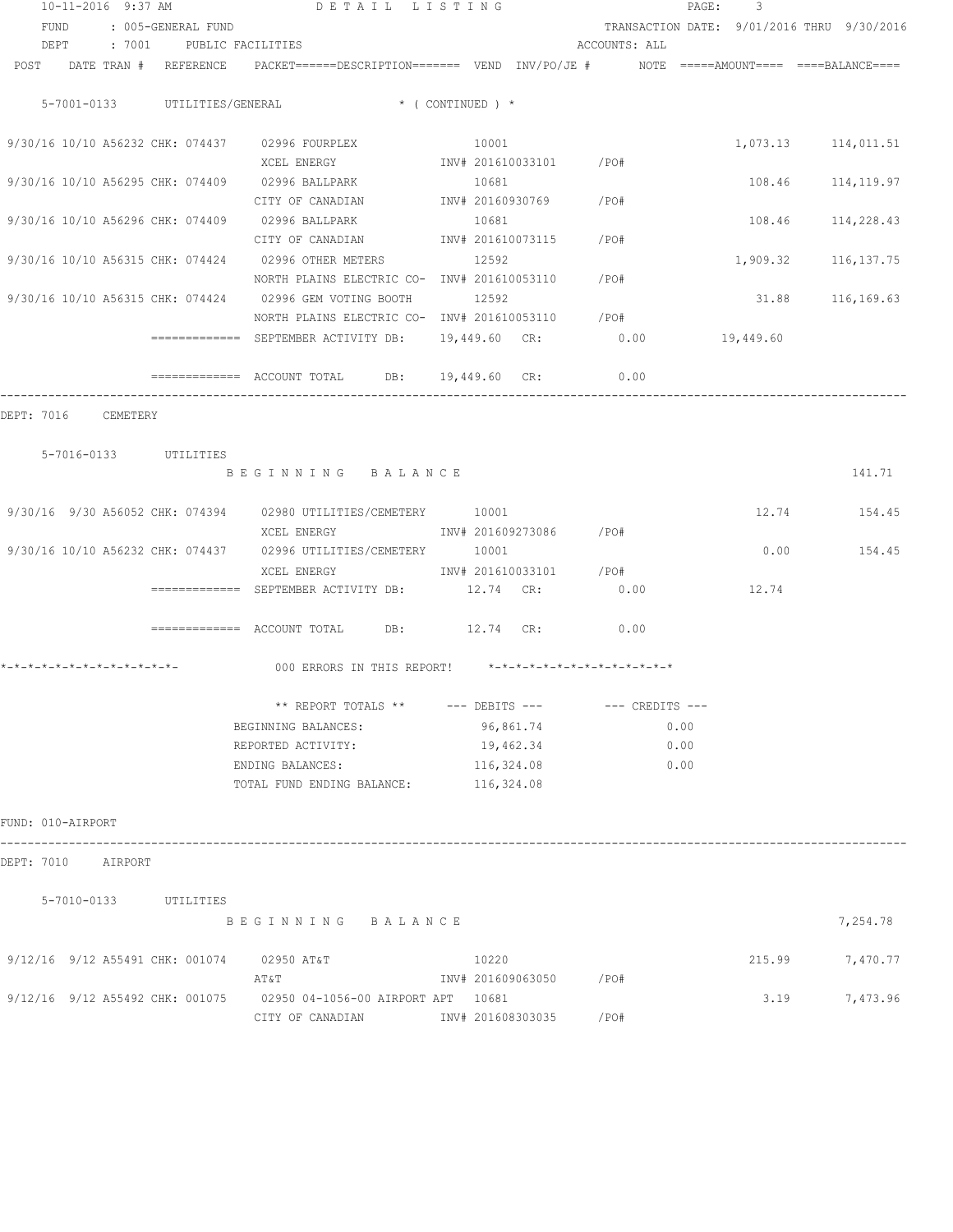|                               | 10-11-2016 9:37 AM |                             | DETAIL LISTING                                                                                       |       |                      |                        |                                            | PAGE: 4 |          |        |          |
|-------------------------------|--------------------|-----------------------------|------------------------------------------------------------------------------------------------------|-------|----------------------|------------------------|--------------------------------------------|---------|----------|--------|----------|
|                               | FUND : 010-AIRPORT |                             |                                                                                                      |       |                      |                        | TRANSACTION DATE: 9/01/2016 THRU 9/30/2016 |         |          |        |          |
|                               |                    | DEPT : 7010 AIRPORT         |                                                                                                      |       |                      |                        | ACCOUNTS: ALL                              |         |          |        |          |
| POST DATE TRAN # REFERENCE    |                    |                             | PACKET======DESCRIPTION========  VEND   INV/PO/JE #           NOTE  =====AMOUNT====  ====BALANCE==== |       |                      |                        |                                            |         |          |        |          |
|                               |                    |                             |                                                                                                      |       |                      |                        |                                            |         |          |        |          |
|                               |                    |                             | 9/12/16 9/12 A55492 CHK: 001075 02950 04-1058-00 PILOTS LOUNGE 10681                                 |       |                      |                        |                                            |         |          | 143.55 | 7,617.51 |
|                               |                    |                             | CITY OF CANADIAN                                                                                     |       |                      | INV# 201608303035 /PO# |                                            |         |          |        |          |
|                               |                    |                             | 9/12/16 9/12 A55495 CHK: 001077 02950 NORTH PLAINS ELECTRIC CO 12592                                 |       |                      |                        |                                            |         |          | 612.43 | 8,229.94 |
|                               |                    |                             | NORTH PLAINS ELECTRIC CO- INV# 201609063052 / PO#                                                    |       |                      |                        |                                            |         |          |        |          |
|                               |                    |                             | 9/30/16 9/30 A56047 CHK: 001085 02981 CITY OF CANADIAN 10681                                         |       |                      |                        |                                            |         |          | 3.19   | 8,233.13 |
|                               |                    |                             | CITY OF CANADIAN MW# 201609273088 /PO#                                                               |       |                      |                        |                                            |         |          |        |          |
|                               |                    |                             | 9/30/16 10/10 A56344 CHK: 001093 02997 NORTH PLAINS ELECTRIC CO 12592                                |       |                      |                        |                                            |         |          | 571.37 | 8,804.50 |
|                               |                    |                             | NORTH PLAINS ELECTRIC CO- INV# 201610053111 / PO#                                                    |       |                      |                        |                                            |         |          |        |          |
|                               |                    |                             |                                                                                                      |       |                      |                        | 0.00                                       |         | 1,549.72 |        |          |
|                               |                    |                             |                                                                                                      |       |                      |                        |                                            |         |          |        |          |
|                               |                    |                             | ============= ACCOUNT TOTAL DB: 1,549.72 CR: 0.00                                                    |       |                      |                        |                                            |         |          |        |          |
|                               |                    |                             |                                                                                                      |       |                      |                        |                                            |         |          |        |          |
|                               |                    |                             | 000 ERRORS IN THIS REPORT! $*-*-*-*-*-*-*-*-*-*-*-*-*-*-**$                                          |       |                      |                        |                                            |         |          |        |          |
|                               |                    |                             |                                                                                                      |       |                      |                        |                                            |         |          |        |          |
|                               |                    |                             | ** REPORT TOTALS ** --- DEBITS --- -- -- CREDITS ---                                                 |       |                      |                        |                                            |         |          |        |          |
|                               |                    |                             | BEGINNING BALANCES:                                                                                  |       | 7,254.78             |                        | 0.00                                       |         |          |        |          |
|                               |                    |                             | REPORTED ACTIVITY:                                                                                   |       | 1,549.72             |                        |                                            | 0.00    |          |        |          |
|                               |                    |                             | ENDING BALANCES:                                                                                     |       | 8,804.50             |                        |                                            | 0.00    |          |        |          |
|                               |                    |                             | TOTAL FUND ENDING BALANCE:                                                                           |       | 8,804.50             |                        |                                            |         |          |        |          |
|                               |                    |                             |                                                                                                      |       |                      |                        |                                            |         |          |        |          |
| FUND: 011-ROAD & BRIDGE PCT 1 |                    |                             |                                                                                                      |       |                      |                        |                                            |         |          |        |          |
|                               |                    |                             |                                                                                                      |       |                      |                        |                                            |         |          |        |          |
| DEPT: 4011 ROAD & BRIDGE 1    |                    |                             |                                                                                                      |       |                      |                        |                                            |         |          |        |          |
|                               |                    |                             |                                                                                                      |       |                      |                        |                                            |         |          |        |          |
|                               |                    | 5-4011-0133 UTILITIES/PCT 1 |                                                                                                      |       |                      |                        |                                            |         |          |        |          |
|                               |                    |                             | BEGINNING BALANCE                                                                                    |       |                      |                        |                                            |         |          |        | 2,229.00 |
|                               |                    |                             |                                                                                                      |       |                      |                        |                                            |         |          |        |          |
|                               |                    |                             | 9/12/16 9/12 A55626 CHK: 074236 02951 PCT 1                                                          | 12592 |                      |                        |                                            |         |          | 138.98 | 2,367.98 |
|                               |                    |                             | NORTH PLAINS ELECTRIC CO- INV# 201609063051 / PO#                                                    |       |                      |                        |                                            |         |          |        |          |
|                               |                    |                             | 9/12/16 9/12 A55710 CHK: 074261 02960 040-001-3995-01-PCT 1 BA 13824                                 |       |                      |                        |                                            |         |          | 29.97  | 2,397.95 |
|                               |                    |                             | WEST TEXAS GAS, INC METALL 201609093061                                                              |       |                      |                        | /PO#                                       |         |          |        |          |
|                               |                    |                             | 9/30/16 10/10 A56315 CHK: 074424 02996 PCT 1                                                         | 12592 |                      |                        |                                            |         |          | 115.07 | 2,513.02 |
|                               |                    |                             | NORTH PLAINS ELECTRIC CO- INV# 201610053110                                                          |       |                      |                        | /PO#                                       |         |          |        |          |
|                               |                    |                             |                                                                                                      |       | 284.02 CR:           |                        | 0.00                                       |         | 284.02   |        |          |
|                               |                    |                             |                                                                                                      |       |                      |                        |                                            |         |          |        |          |
|                               |                    |                             |                                                                                                      |       |                      |                        | 0.00                                       |         |          |        |          |
|                               |                    |                             |                                                                                                      |       |                      |                        |                                            |         |          |        |          |
| *-*-*-*-*-*-*-*-*-*-*-*-*-*-  |                    |                             | 000 ERRORS IN THIS REPORT! *-*-*-*-*-*-*-*-*-*-*-*-*-*-                                              |       |                      |                        |                                            |         |          |        |          |
|                               |                    |                             |                                                                                                      |       |                      |                        |                                            |         |          |        |          |
|                               |                    |                             | ** REPORT TOTALS ** --- DEBITS --- -- -- CREDITS ---                                                 |       |                      |                        |                                            |         |          |        |          |
|                               |                    |                             | BEGINNING BALANCES:                                                                                  |       | 2,229.00             |                        |                                            | 0.00    |          |        |          |
|                               |                    |                             |                                                                                                      |       |                      |                        |                                            |         |          |        |          |
|                               |                    |                             |                                                                                                      |       |                      |                        |                                            |         |          |        |          |
|                               |                    |                             | REPORTED ACTIVITY:                                                                                   |       | 284.02               |                        |                                            | 0.00    |          |        |          |
|                               |                    |                             | ENDING BALANCES:<br>TOTAL FUND ENDING BALANCE:                                                       |       | 2,513.02<br>2,513.02 |                        |                                            | 0.00    |          |        |          |

FUND: 012-ROAD & BRIDGE PCT 2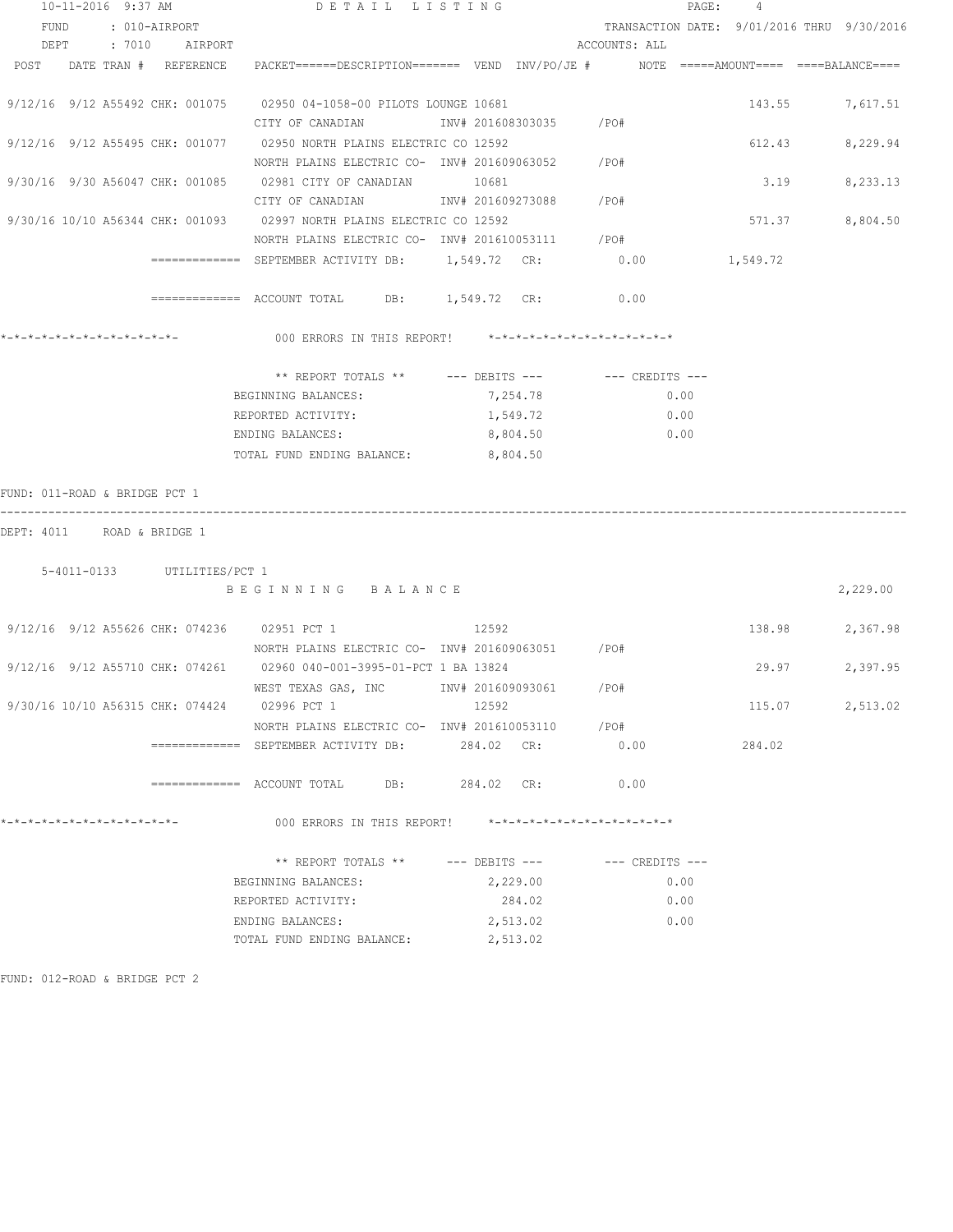| 10-11-2016 9:37 AM             | DETAIL LISTING                                                                                                  |            |                                                         | PAGE: 5 |                                            |
|--------------------------------|-----------------------------------------------------------------------------------------------------------------|------------|---------------------------------------------------------|---------|--------------------------------------------|
| FUND : 012-ROAD & BRIDGE PCT 2 |                                                                                                                 |            |                                                         |         | TRANSACTION DATE: 9/01/2016 THRU 9/30/2016 |
| DEPT : 4012 ROAD & BRIDGE 2    |                                                                                                                 |            | ACCOUNTS: ALL                                           |         |                                            |
|                                | POST DATE TRAN # REFERENCE PACKET======DESCRIPTION======= VEND INV/PO/JE # NOTE =====AMOUNT==== ====BALANCE==== |            |                                                         |         |                                            |
| 5-4012-0133 UTILITIES/PCT 2    |                                                                                                                 |            |                                                         |         |                                            |
|                                | BEGINNING BALANCE                                                                                               |            |                                                         |         | 1,411.97                                   |
|                                | 9/12/16 9/12 A55626 CHK: 074236 02951 PCT 2 12592                                                               |            |                                                         |         | 90.19 1,502.16                             |
|                                | NORTH PLAINS ELECTRIC CO- INV# 201609063051 / PO#                                                               |            |                                                         |         |                                            |
|                                | 9/30/16 10/10 A56315 CHK: 074424 02996 PCT 2 12592                                                              |            |                                                         |         | 85.84 1,588.00                             |
|                                | NORTH PLAINS ELECTRIC CO- INV# 201610053110 / PO#                                                               |            |                                                         |         |                                            |
|                                | ============ SEPTEMBER ACTIVITY DB: 176.03 CR: 0.00 176.03                                                      |            |                                                         |         |                                            |
|                                | ============ ACCOUNT TOTAL DB: 176.03 CR: 0.00                                                                  |            |                                                         |         |                                            |
|                                | 000 ERRORS IN THIS REPORT! $*-*-*-*-*-*-*-*-*-*-*-*-*-*-**$                                                     |            |                                                         |         |                                            |
|                                | ** REPORT TOTALS ** --- DEBITS --- -- CREDITS ---                                                               |            |                                                         |         |                                            |
|                                | BEGINNING BALANCES:                                                                                             | 1,411.97   | 0.00                                                    |         |                                            |
|                                | REPORTED ACTIVITY:                                                                                              | 176.03     | 0.00                                                    |         |                                            |
|                                | ENDING BALANCES:                                                                                                | 1,588.00   | 0.00                                                    |         |                                            |
|                                | TOTAL FUND ENDING BALANCE: 1,588.00                                                                             |            |                                                         |         |                                            |
| FUND: 013-ROAD & BRIDGE PCT 3  |                                                                                                                 |            |                                                         |         |                                            |
| DEPT: 4013 ROAD & BRIDGE 3     |                                                                                                                 |            |                                                         |         |                                            |
| 5-4013-0133 UTILITIES/PCT 3    |                                                                                                                 |            |                                                         |         |                                            |
|                                | BEGINNING BALANCE                                                                                               |            |                                                         |         | 2,172.63                                   |
|                                | $9/12/16$ $9/12$ A55626 CHK: 074236 02951 PCT 3 12592                                                           |            |                                                         |         | 144.36 2,316.99                            |
|                                | NORTH PLAINS ELECTRIC CO- INV# 201609063051 / PO#                                                               |            |                                                         |         |                                            |
|                                | 9/30/16 10/10 A56315 CHK: 074424 02996 PCT 3 12592                                                              |            |                                                         |         | 258.99<br>2,575.98                         |
|                                | NORTH PLAINS ELECTRIC CO- INV# 201610053110 / PO#                                                               |            |                                                         |         |                                            |
|                                |                                                                                                                 | 403.35 CR: | 0.00                                                    | 403.35  |                                            |
|                                |                                                                                                                 | 403.35 CR: | 0.00                                                    |         |                                            |
| *-*-*-*-*-*-*-*-*-*-*-*-*-*-   | 000 ERRORS IN THIS REPORT!                                                                                      |            | $* - * - * - * - * - * - * - * - * - * - * - * - * - *$ |         |                                            |
|                                | ** REPORT TOTALS ** $---$ DEBITS $---$                                                                          |            | --- CREDITS ---                                         |         |                                            |
|                                | BEGINNING BALANCES:                                                                                             | 2,172.63   |                                                         | 0.00    |                                            |
|                                | REPORTED ACTIVITY:                                                                                              | 403.35     |                                                         | 0.00    |                                            |
|                                | ENDING BALANCES:                                                                                                | 2,575.98   | 0.00                                                    |         |                                            |
|                                | TOTAL FUND ENDING BALANCE:                                                                                      | 2,575.98   |                                                         |         |                                            |
| FUND: 014-ROAD & BRIDGE PCT 4  |                                                                                                                 |            |                                                         |         |                                            |

------------------------------------------------------------------------------------------------------------------------------------